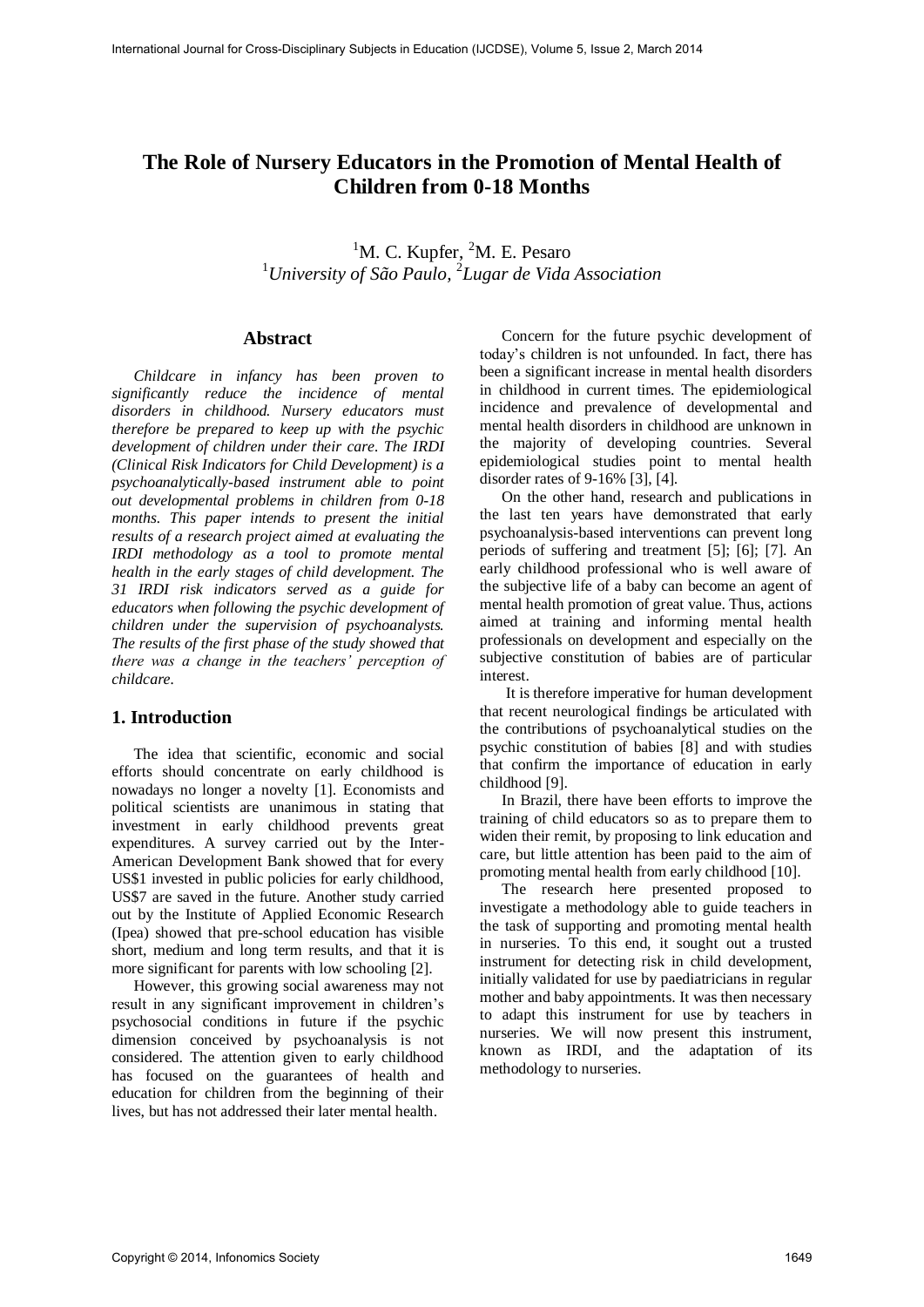# **2. The IRDI instrument**

 The validation of the IRDI instrument was carried out by means of the IRDI research [11], conducted in the period from 2000 to 2008 by a group of researchers from the University of São Paulo, who developed a tool composed of 31 clinical indicators of psychic risk or developmental problems in children, noticeable in the first 18 months of a child's life.

 The research was conducted by a team of specialists who came together at the Ministry for Health. It was financed as a Thematic Project of FAPESP (São Paulo Research Foundation) and carried out at the University of São Paulo Institute of Psychology.

### **2.1. Theoretical underpinnings of the IRDI instrument**

 Maturity, growth, and especially development depend on the processes of formation of psychic life, and are extremely sensitive to them. These processes operate under the authority of others who relate to the child and are responsible for his/her care and evolution.

 Although unique, the construction of subjectivity depends on general actions that every caregiver is expected to perform in early childhood, without which this subjectivity runs the risk of not being created.

 The 31 IRDI indicators were developed based on four theoretical axes. The outline of these axes was based on some of the main works of S. Freud (Freud, 1905/1996 [12]; Freud, 1920/1996 [13] and Freud, 1924/1996 [14]).

 Axis 1 is called "subject assumption" (SA) and characterises the anticipation of the mother or caregiver of the presence of a psychic subject in the child, which, however, has not yet been constituted. This constitution depends exactly on the fact that this mother (or caregiver). This anticipation gives the child great pleasure, since it is accompanied by an expression of joy from the mother – words loaded with a pleasurable musicality, called "motherese" [15]; [16], and this will make the child strive to retribute to what was anticipated. In this attempt, the child will bring back the pleasure experienced at the time of the mother's anticipation – the frown, translated by the mother as a smile, will really become a smile. Thus, the subjectivity that had not yet been installed may be effectively built.

 Axis 2, called the "establishment of demand" axis, (DE), describes the first involuntary responses that the child presents at birth, such as crying, are recorded, which will be recognized by the mother as a request made by the child to her. This recognition will allow for the construction of a demand – for psychoanalysis, always a demand for love – from this subject to all of those who he/she will relate to. This demand will be at the basis of all future activities of language and relationship with others.

The third axis, "presence/absence" (PA), characterises the mother's actions that make her alternately present and absent. The mother's absence will mark all human absence as an existential occurrence worthy of note, compelling the child to develop a subjective mechanism to symbolise it. The mother's presence will be not only physical, but mainly symbolic. Between the child's demand and the experience of satisfaction provided by the mother, we expect an interval where the child's response may appear, a basis for future responses or demands.

 Finally, in the "paternal function" (PF) axis, the fourth one, we seek to follow-up the effects of this function on the child, which determines the weight of the mother's actions. We understand that the paternal function occupies, for the mother-child dyad, the place of a third instance, oriented by the social dimension. In her relationship with the child, a mother who must exercise the paternal function takes into account the parameters proposed by the culture to guide this relationship, as the paternal function is in charge of transmitting these parameters. The exercise of the paternal function on the mother-child dyad may have the effect of a symbolic separation between them, and will prevent her from considering her child as an "object" focused solely on her satisfaction. Therefore, the singularity of the child and his/her differentiation regarding the mother's body and words depend on this function.

#### **2.2. The initial IRDI research**

The main goal of the IRDI research was to check the power of the indicators for early detection of developmental problems in early childhood. The sample consisted of 727 children in the age brackets 0-4 incomplete months, 4-8 incomplete months, 8-12 incomplete months and 12-18 months, selected at random among those whose parents sought routine paediatric consultations at 11 healthcare service providers in nine Brazilian cities (Belém do Pará, Brasília, Curitiba, Fortaleza, Porto Alegre, Recife, Rio de Janeiro, Salvador and three healthcare centres in São Paulo). Clinical indicators were registered as present, absent and non-verified during the study. In this survey, it is the absence of indicators that suggests a risk to the child's development. Thus, when present, the IRDIs are indicators of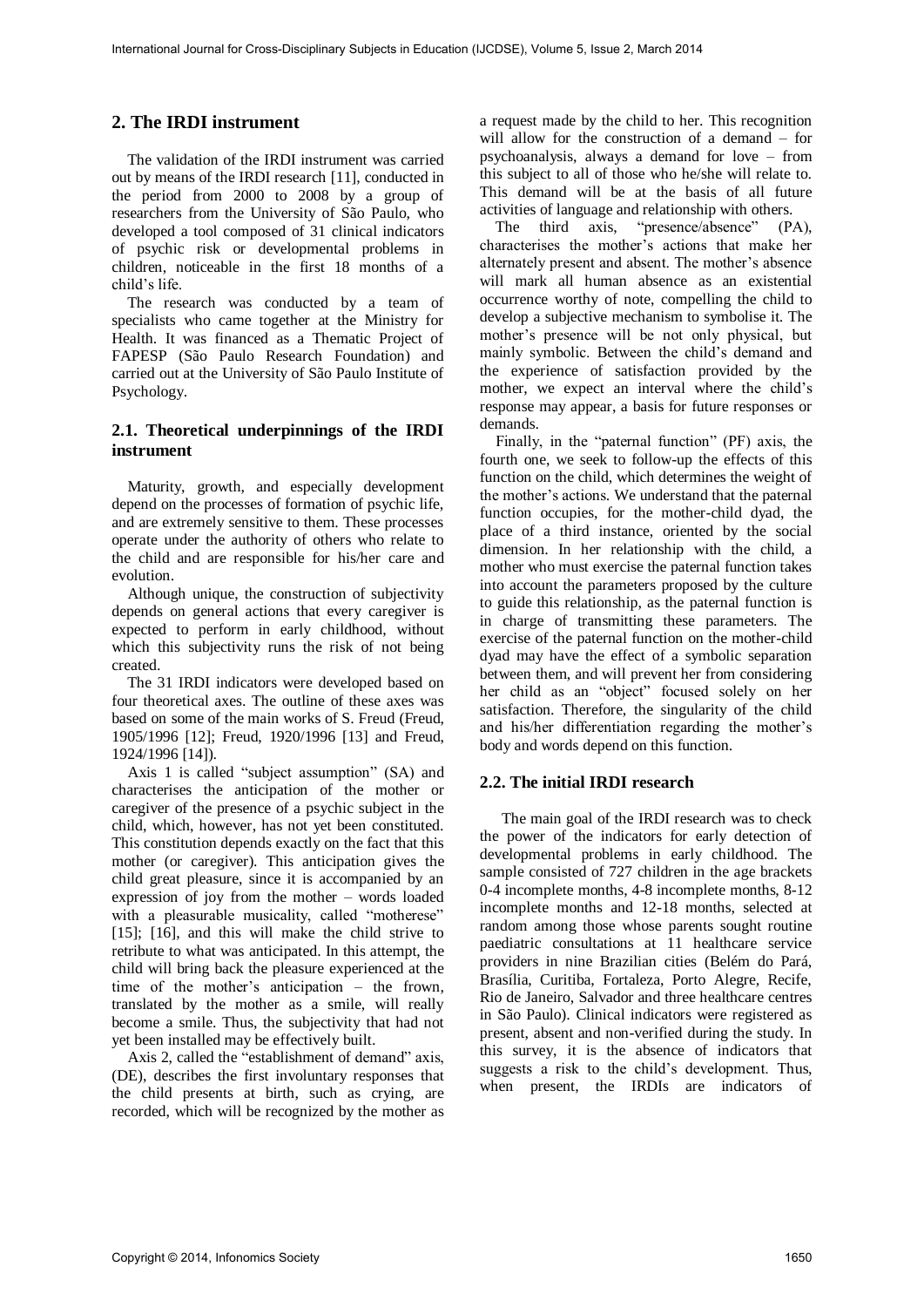development, and when absent, they point to a risk to development.

At the end of 18 months, 287 children showed 2 or more absent indicators (case group), and 440 showed 1 or 0 absent indicator (control group). Among the cases, 183 children were chosen by lot (64%); out of whom 158 completed the study (a loss of 13.7%). Among the control children, 132 (30%) were chosen by lot; out of whom 122 completed the study (a 7.5% loss).

When the children of this sub-sample reached the age of 3, they underwent a psychoanalytical diagnosis using a protocol created for this purpose: the Psychoanalytical Evaluation script AP3 (Lerner & Kupfer, 2009) [17].

A statistical analysis showed that the IRDI as a whole has a greater capacity to predict developmental problems than to predict psychic risk. Additionally, it pointed out some indicators, either individually or in groups that are able to predict psychic risk or developmental problems.

#### **2.3. IRDI research: A new reach**

 During the IRDI research, some researchers were asking themselves about the value of an instrument such as IRDI if it were to be employed in nurseries. The idea was not for it to be used by teachers, but by psychoanalytic psychologists as a guide for assessing and monitoring the psychic constitution of babies based on the teacher-baby dyad.

 A new validation research project, now on an IRDI-based methodology, began in 2012. Thus, IRDI left the field of health and entered the field of education.

 The problem the new research project faced was how to make schoolteachers assist the promotion of mental health in children, based on psychoanalysis, from early infancy.

# **3. The IRDI methodology: an intervention in nursery schools**

 The IRDI methodology is currently defined as a procedure for monitoring psychic development carried out by psychoanalysts in child education institutions by means of clinical indicators for early detection of developmental problems.

 Given that early childhood includes the period from 0-3 years of age, and considering that the period 0-18 months is particularly important and decisive to the constitution of subjectivity [18], the research presented here focused only on children within this age range.

 The IRDI methodology includes: 1) theoretical background on psychic constitution – target: nursery

school teachers; 2) follow-up on teachers; 3) application of 31 clinical indicators for child development to evaluate and follow-up children in the 0-18 month age range under the care of teachers trained and monitored through the IRDI methodology. The study was carried out in two stages.

 At stage 1, 107 teachers and 364 children were trained and monitored over 2012-13. At this stage, the aim was to evaluate the IRDI methodology efficiency as a tool for teachers training in following the psychic development of children from 0-18 months of age. Stage 2 (commencing 2014) will study 630 children (315 followed in Stage 1 as the Case Group, and 315 as the Control Group). The 630 children will be psychoanalytically evaluated at the age of 3 as to the likelihood of psychic risk, as per the AP3 (Psychoanalytical Evaluation at 3 years of age). The role played by the IRDI methodology in promoting mental health will be confirmed if the AP3 risk incidence reported by the Case Group is shown to be significantly lower than that of the Control Group.

 In this paper, we are presenting the results of the first phase of the research, focusing especially on the results of teachers.

 In this phase, a group of 27 researchers paid weekly visits to the nurseries researched over a period of 9 months. In their visits, they noted the presence or absence of the IRDIs. They regularly talked to the teachers about this, so as to draw their attention to babies with absent indicators. As a result, the indicators frequently became present.

 The present, absent and not-checked clinical indicators were registered during the study. In this survey it is the absence of indicators that suggests a risk to the child's development. Thus, the IRDIs, when *present*, are indicators *of development*, and when *absent*, they point to a *risk to development*.

 Next, we present in Table 1 the indicators adapted to a nursery environment and for the monitoring of the relationship of the teacher-baby dyad.

### **3.1. Monitoring of teachers by means of the IRDI methodology**

 Before verifying if using the IRDI methodology improves mental health, we needed to check if this improvement was related to the assimilation of its principles by the teachers. Therefore, the first phase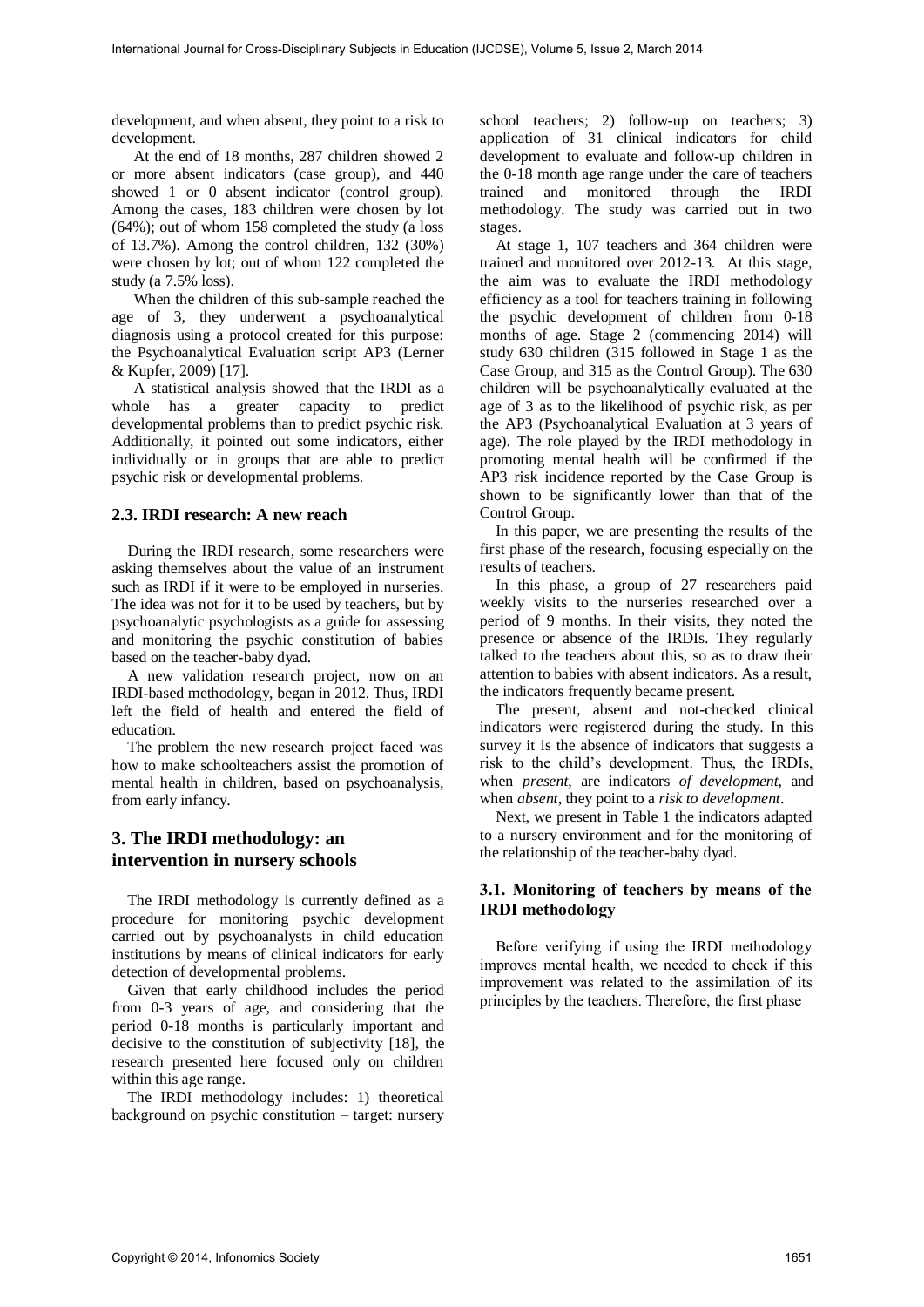| Age in months: | Indicators:                                                                        |  |  |  |  |  |
|----------------|------------------------------------------------------------------------------------|--|--|--|--|--|
| 0 to 4         | 1. When the child cries or screams, the teacher knows what the child wants.        |  |  |  |  |  |
| incomplete     | 2. The teacher talks to the child in a style that is particularly addressed to the |  |  |  |  |  |
| months:        | child. ("motherese").                                                              |  |  |  |  |  |
|                | 3. The child responds to motherese.                                                |  |  |  |  |  |
|                | 4. The teacher proposes something to the child and waits for the response.         |  |  |  |  |  |
|                | 5. Teacher and child exchange eye-contact.                                         |  |  |  |  |  |
| 4 to 8         | 6. The child responds to nursery routines                                          |  |  |  |  |  |
| incomplete     | 7. The child uses different signs to express different needs.                      |  |  |  |  |  |
| months:        | 8. The child demands the teacher's attention and waits some time for her           |  |  |  |  |  |
|                | response.                                                                          |  |  |  |  |  |
|                | 9. The teacher talks to the child using short sentences to address him/her.        |  |  |  |  |  |
|                | 10. The child responds (sound, vocals) when the teacher or somebody else           |  |  |  |  |  |
|                | addresses him/her.                                                                 |  |  |  |  |  |
|                | 11. The child actively seeks contact with the teacher's eyes.                      |  |  |  |  |  |
|                | 12. The teacher supports the child's initiatives without stopping his/her efforts. |  |  |  |  |  |
|                | 13. The child asks for help from somebody else without remaining passive.          |  |  |  |  |  |
| 8 to 12        | 14. The teacher understands that some demands from the child may be a way          |  |  |  |  |  |
| incomplete     | to call her attention.                                                             |  |  |  |  |  |
| months:        | 15. During body care, the child actively attempts to play loving games with the    |  |  |  |  |  |
|                | teacher.                                                                           |  |  |  |  |  |
|                | 16. The child shows that he/she likes or dislikes something.                       |  |  |  |  |  |
|                | 17. Teacher and child share a private language.                                    |  |  |  |  |  |
|                | 18. The child feels ill at ease with unknown people.                               |  |  |  |  |  |
|                | 19. The child has favourite objects.                                               |  |  |  |  |  |
|                | 20. The child makes playful movements and faces.                                   |  |  |  |  |  |
|                | 21. The child looks for the adult's look of approval.                              |  |  |  |  |  |
|                | 22. The child accepts semi-solid and varied foods.                                 |  |  |  |  |  |
| From 12 to 18  | 23. The teacher alternates between collective moments and moments where            |  |  |  |  |  |
| months         | she dedicates herself exclusively to the child.                                    |  |  |  |  |  |
|                | 24. The child endures the teacher's brief absences well and reacts to longer       |  |  |  |  |  |
|                | absences.                                                                          |  |  |  |  |  |
|                | 25. The teacher offers toys as alternatives to the child's interests in the        |  |  |  |  |  |
|                | teacher's body.                                                                    |  |  |  |  |  |
|                | 26. The teacher no longer feels compelled to meet all of the child's demands.      |  |  |  |  |  |
|                | 27. The child looks curiously at things that interest the teacher.                 |  |  |  |  |  |
|                | 28. The child likes to play with objects used by the teacher.                      |  |  |  |  |  |
|                | 29. The teacher starts to ask the child to say what he/she wants, not being        |  |  |  |  |  |
|                | satisfied with gestures only.                                                      |  |  |  |  |  |
|                | 30. The teacher establishes small behaviour rules for the child.                   |  |  |  |  |  |
|                | 31. The child differentiates between objects belonging to teacher and to           |  |  |  |  |  |
|                | him/her.                                                                           |  |  |  |  |  |

# **Table 1. IRDI adapted to nursery teachers**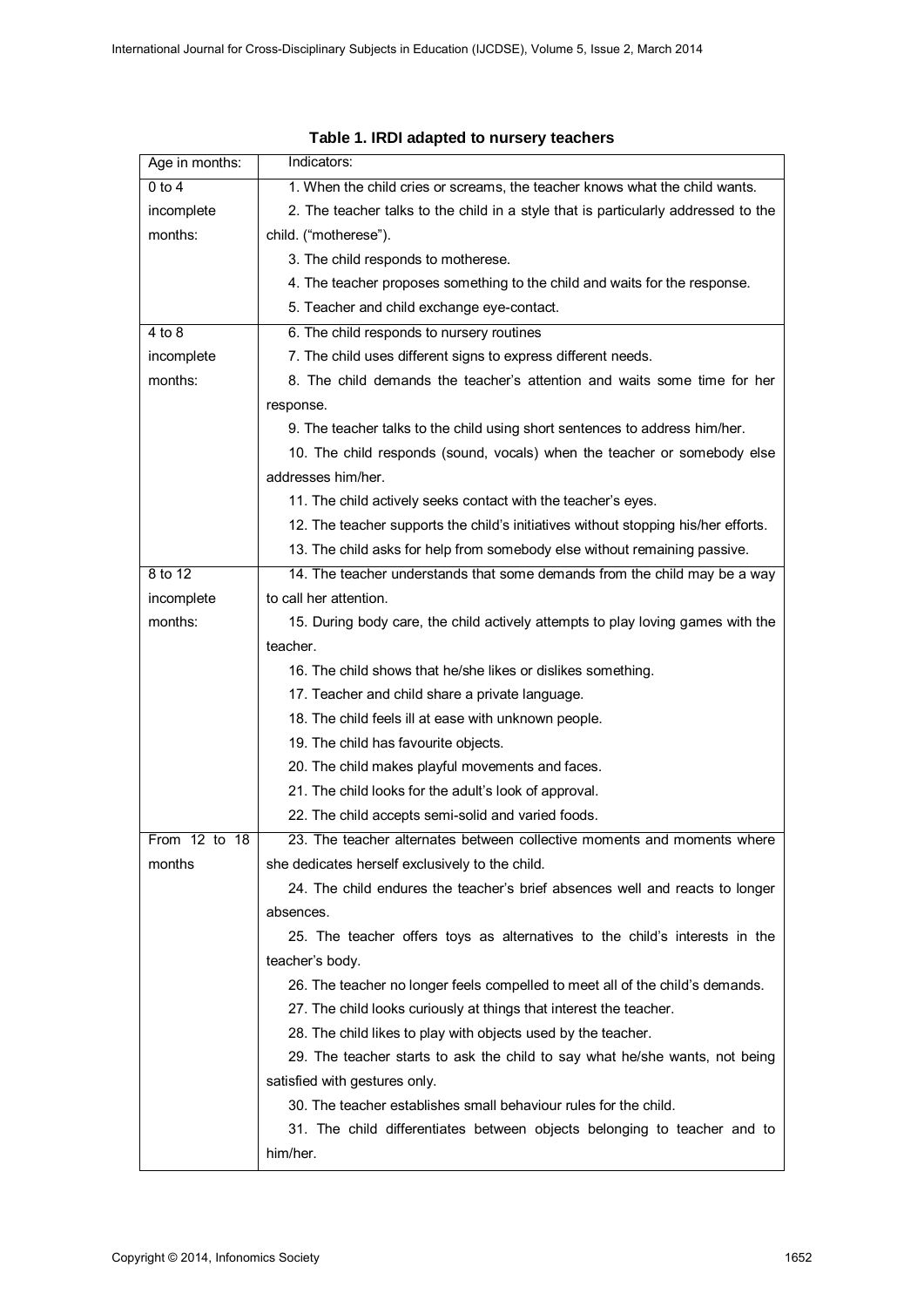of the study was to find out whether this assimilation had occurred. This work presents the results of this evaluation.

 In order to carry it out, pre and post tests were devised so as to be equivalent in what they measured.

 The questionnaires contained 8 questions each and their formulations followed the following criteria:

a) questions 1 and 2 refer to indicators of axis 1 (supposition of demand);

b) questions 3 and 4 refer to axis 2 (establishment of demand);

c) questions 5 and 6 to axis 3 (presence/absence); d) questions 7 and 8 to axis 4 (paternal function).

 The aim of the tests was to evaluate the knowledge acquired during the course of the research.

### **4. The IRDI in nursery schools: first phase results**

 In 2012-2013, the pre and post-tests here presented were applied to two groups of teachers, a case group and a control group. The case group was composed of 56 teachers, monitored over 9 months by the IRDI Methodology, and the control group was a mirror of the case group but without the monitoring, although they did answer the same pre and post-tests.

 Table 2 presents data obtained by applying the two types of tests to the case group and the control group.

### **Table 2. Comparison between answers of teachers from the case group and the control group in the pre-test and post-test**

| <b>CASE X CONTROLS</b> |                   |                   |                      |                   |              |  |  |  |  |
|------------------------|-------------------|-------------------|----------------------|-------------------|--------------|--|--|--|--|
|                        | <b>Case Group</b> |                   | <b>Control Group</b> |                   |              |  |  |  |  |
| <b>QUESTIONS</b>       | PRE-TEST          |                   |                      | PRE-TEST          | <b>VALUE</b> |  |  |  |  |
|                        | <b>CORRECT</b>    | <b>PERCENTAGE</b> | <b>CORRECT</b>       | <b>PERCENTAGE</b> |              |  |  |  |  |
|                        | 28/56             | 50%               | 18/44                | 40.9%             | $p=0.365$    |  |  |  |  |
| $\mathbf{2}$           | 12/56             | 21.4%             | 4/44                 | 9%                | p<0.095      |  |  |  |  |
| 3                      | 25/56             | 44.6%             | 20/44                | 45.4%             | $p=0.934$    |  |  |  |  |
| 4                      | 40/56             | 66.7%             | 31/44                | 70.4%             | $p=0.915$    |  |  |  |  |
| 5                      | 41/56             | 71.4%             | 38/44                | 86.3%             | $p=0.109$    |  |  |  |  |
| 6                      | 4/56              | 7.1%              | 6/44                 | 13.6%             | $p=0.283$    |  |  |  |  |
| 7                      | 8/56              | 14.2%             | 8/44                 | 18.1%             | $p=0.598$    |  |  |  |  |
| 8                      | 11/56             | 19.6%             | 19/44                | 43.1%             | $p=0.015$    |  |  |  |  |

Chi-squared test

|                  | <b>Case Group</b><br>POST TEST |                   | <b>Control Group</b> |                   |              |
|------------------|--------------------------------|-------------------|----------------------|-------------------|--------------|
| <b>QUESTIONS</b> |                                |                   |                      | <b>POST TEST</b>  | <b>VALUE</b> |
|                  | <b>CORRECT</b>                 | <b>PERCENTAGE</b> | <b>CORRECT</b>       | <b>PERCENTAGE</b> |              |
|                  | 53/56                          | 94.6%             | 39/44                | 88.6%             | $p=0.272$    |
| 2                | 43/56                          | 76.7%             | 13/44                | 29.5%             | p<0.001      |
| 3                | 55/56                          | 98.2%             | 34/44                | 77.2%             | $p=0.002$    |
| 4                | 40/56                          | 71.4%             | 17/44                | 38.6%             | $p=0.001$    |
|                  | 46/56                          | 82.1%             | 31/44                | 70.4%             | $p=0.168$    |
| 6                | 53/56                          | 94.6%             | 38/44                | 86.3%             | $p=0.139$    |
| 7                | 10/56                          | 17.8%             | 2/44                 | 4.5%              | $p=0.042$    |
| 8                | 27/56                          | 48.2%             | 10/44                | 22.7%             | $p=0.009$    |

Chi-squared test

Table 2 shows a comparison between the results of the case group and those of the control group so as to verify if the acquisition of knowledge by the case group could be attributed to the application of the IRDI methodology on the teachers. The chi-squared test showed that the difference in knowledge acquisition relative to questions 2, 3, 4, 7, and 8 was significant in the case group when it is compared to the control group. We can therefore conclude that the teachers from the case group gained more knowledge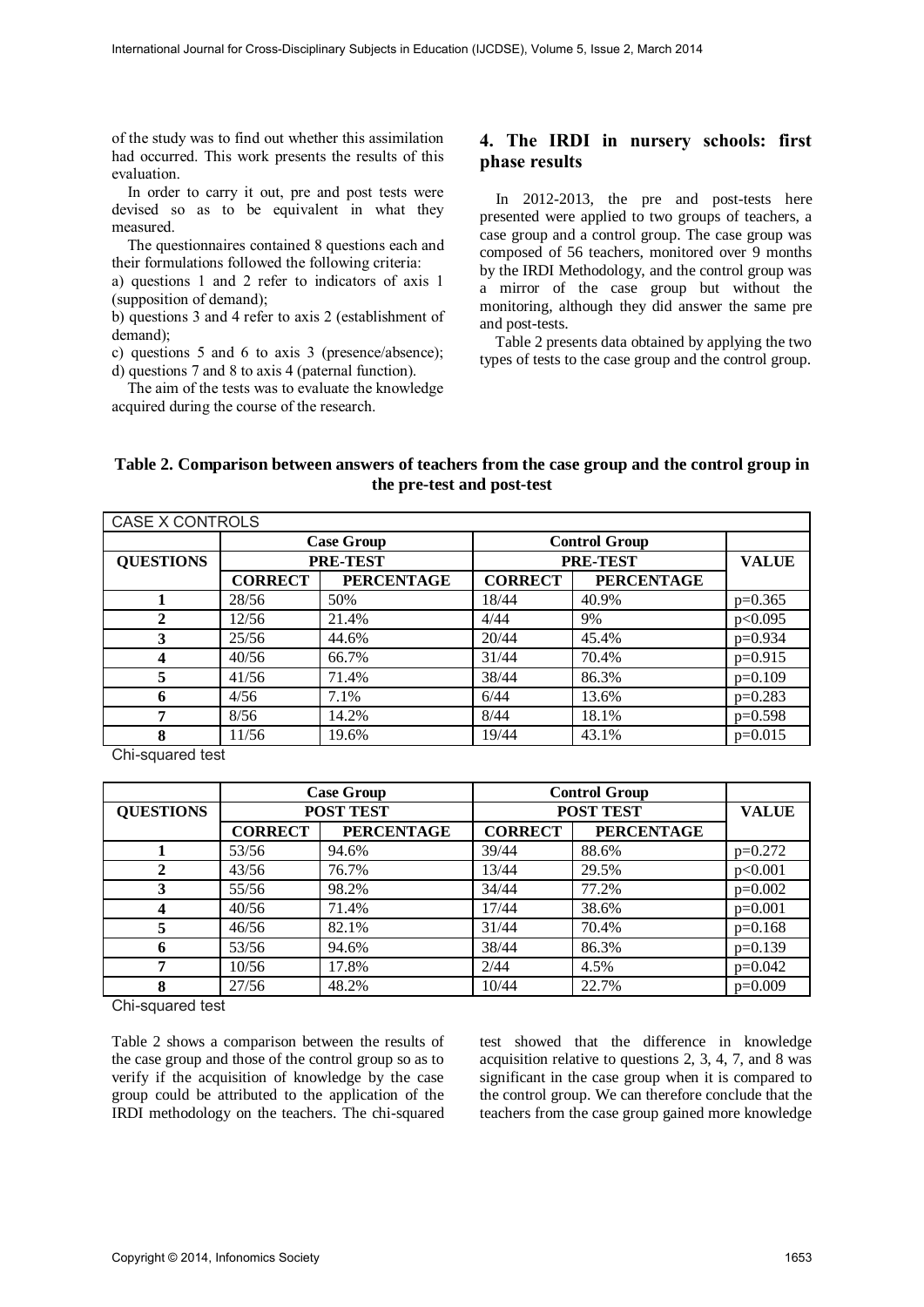than the control group, which can be attributed to the monitoring with the IRDI methodology.

 Questions 5 and 6, relative to theoretical axis 3 (presence/absence), however, were not well assimilated. In this axis, we can hypothesise that the teachers should have been acting more like mothers, but they resist assimilating these behaviours because they do not want to be accused of taking the mother's place.

 Question 1 was not well assimilated, probably for the same reason. Both in the pre and post-tests, question 1 asks the teacher if she is allowed to talk to the children in a particular manner – using motherese –, but the teachers show that they fear they will overstep the mark in some way. However, these actions are vital for children in nursery schools, because they give them self-confidence and the feeling that home and nursery are contiguous.

 These results show that greater effort will have to be made regarding transmitting the underpinnings of this theoretical axis. However, the absence of assimilation of this axis does not jeopardise the teachers' assimilation, which can be considered satisfactory, as three out of the four axes were understood by them.

#### **4.1. Additional results**

In a sample of 124 children, 30% of them had A to P changes (Absent to Present Indicators) after two months of follow-up with the IRDI protocol. This result was considered to be significant, although still partial. It points to the fact that monitoring teachers and the assimilation of knowledge shown above can produce real changes in children's behaviours. In this first phase of the research, we can already envisage the IRDI's capacity to reducing signs of risk of psychic problems in the first 18 months of a child's life.

### **5. Qualitative Results**

 During the first phase of the research, the field researchers met with the research coordinators on a weekly basis in order to discuss the stories they were collecting and to raise any theoretical questions relative to the participation of the nurseries in the constitution of the "baby-subjects".

 Although the aim of the research is to find statistical and quantitative bases for the hypotheses formulated, much qualitative data were extracted from the researchers' daily experience in the nurseries, which were then discussed in the research meetings. For psychoanalysis, the dimensions of the singular and of the constitutive markers that are built for each child in every step are particularly

important. Hence, there follows a small vignette, which illustrates how the IRDI methodology operates in nurseries:

 Vini is a 16-month-old baby who does not worry his educators. He plays a lot with the other children and talks to them, inviting them to play ball and fighting over toys with them. He eats well, sleeps well and follows the nursery's routines.

 However, monitoring with the IRDI methodology reveals that he constantly avoids contact with the educators. When he falls down and hurts himself and a teacher approaches, he stops crying and distances himself before he can be soothed. IRDIs 23, 24, 25 a and b, 27, 28 and 29 are absent. In the previous band, there are indicators that should be present, but are absent – indicators 15, 20 and 21 (see appendix 1). When he is changed, he regularly falls asleep. He makes no request to the adults to get down from his high chair while he waits after eating and usually falls asleep, often being the last one to be taken to his cot. Considered in the collective, but not in that which is specific to him, Vini does not demand exclusive attention.

 It was in this context that the researcher proposed a discussion with the educators. In this case, the intervention aimed to strengthen the educators' mothering function, leading them to deal with him, talk to him and address him in a particular fashion.

Two weeks later, the researcher found quite a different dynamic. Vini cried more and was more demanding, and was now constantly hanging on to one of the teachers' legs. But on the following week, he was crying less and playing calmly. He sought the educator's protection at times when he seemed frightened by one of the children. He also asked her to change cots and heard her reply: "How smart! You already know how to ask for what you want!"

#### **6. Conclusions**

 Until this moment, results point out that: 1) The IRDI Methodology improves teachers' capacity of accompanying the mental health development of children under their care. Comparing pre and posttests, teachers showed differences between what they used to see before and after the IRDI methodology follow-up. 2) IRDI methodology significantly reduces the presence of risk signals, which points to its capacity to reduce the risks of mental problems developing.

 We hope that the second phase of the study shall provide additional data so as to show how important care of babies that takes their subjectivity into account is.